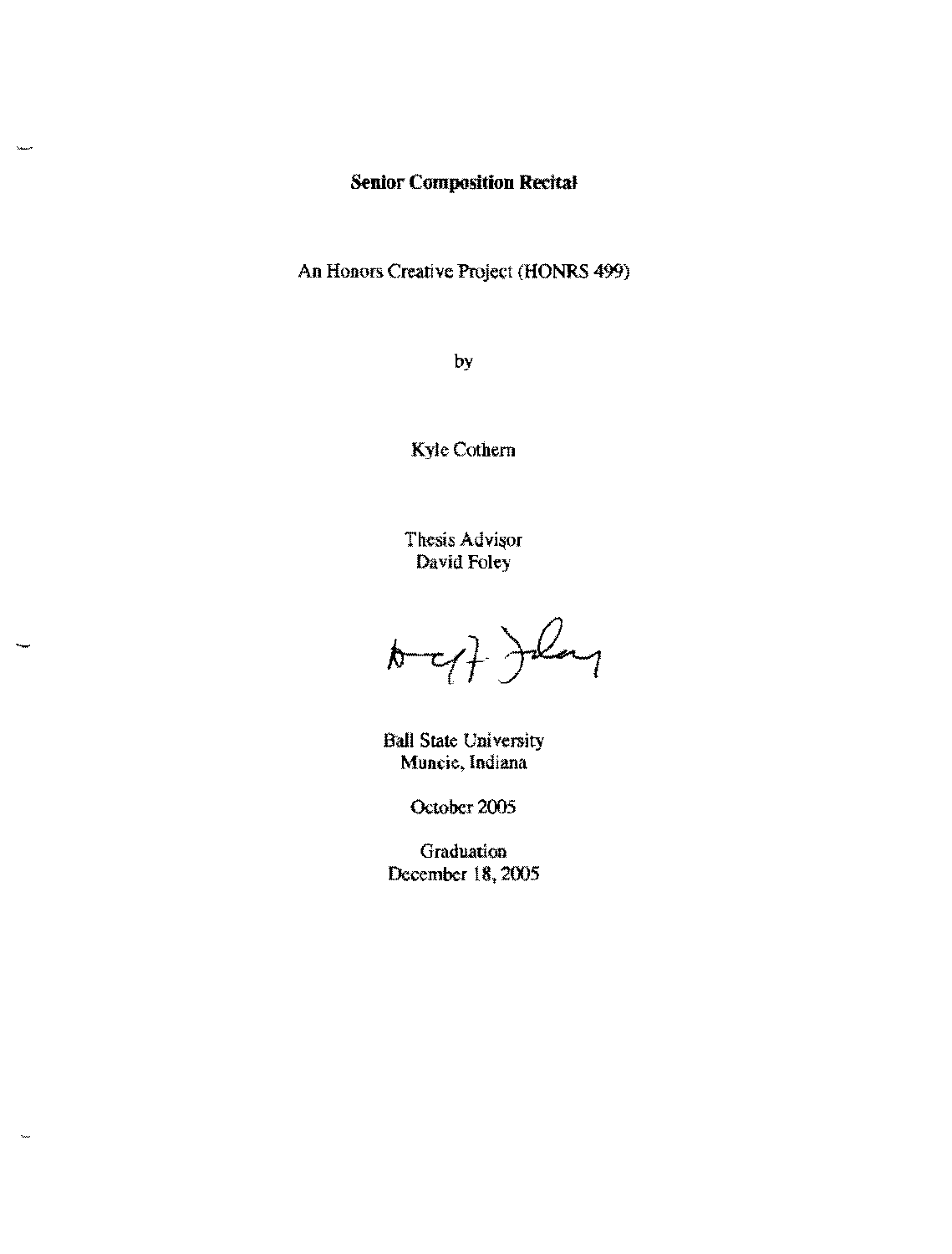<sup>~</sup>'J Abstract

 $5000H$ الراسما فترجل

 $C \supseteq C$  In order to illustrate my diverse compositional study and practice on a collegiate level, I have cbosen to present a senior composition recital as part of my honors creative project. The six selected works have been written for voice and instruments in a variety of soJo and ensemble settings. Eacb of the original pieces experiments with fonn. harmony and texture while marking significant growth in my own musical style. In addition, the autobiographical sketch and artist's statement reveal personal influences in the pursuit of a music degree and an overview of the preparation for the-recital. The recital program, program notes, and a compact disc recording bave also been included in order to document (he recital.

#### ACknowledgements

- I wish to thank Mr. David Foley, my thesis advisor, for his personal involvement in my recital. He has provided wonderful guidance. wisdom and encouragement throughout this experience.
- I would also like to thank Drs. Joanne Edmonds and James Ruebel for their advice in organizing and fonnatting the creative project.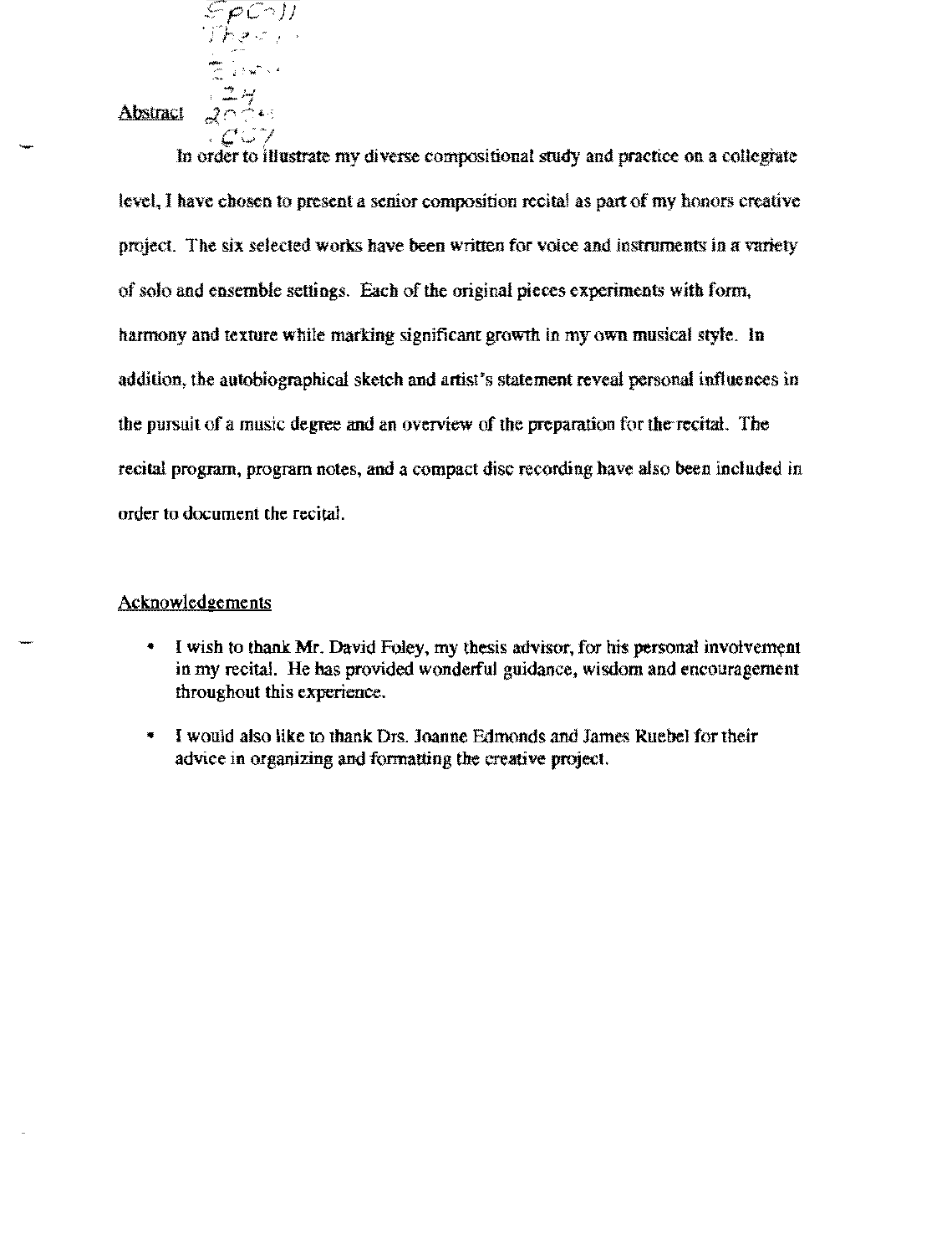#### Opus in Progress: An Autobiographical Sketch

Music has been a part of my life for as long as I can remember. Such a statement may not mean much. especially because I often cannot recall people's names, lyrics of my favorite songs, or the food I had for lunch the previous day. In fact, the little details that slip from my mind in such a fast-paced world make storytelling a struggle for me, even in creating a simple autobiography. Still, enough memories somehow seem to linger in the mind of this Indiana boy to remind me of where I have been, who or what has inspired me, and how I have become the person I am today.

Early life in a small city was pleasant and filled with many blessings. I was born on a sweltering summer day in 1983. Interestingly, my mother decided to mow the lawn in order to induce her labor. My father chose the name Kyle, while my mother decided on the middle name of Joseph. As the youngest of four children, life was good. I had several opportunities to learn from the examples of my older brothers and sister and to follow in the footsteps that I preferred.

By the time 1 began my teenage years. however. I started to sort out my own musical path. Lessons in piano and voice, plus involvement in school and community choruses and theatre, quickly became more than simple hobbies. It was around this time that I began to think seriously about a career in music. In retrospect, I seemed to ignore the results of career tests and surveys that encouraged me to pursue teaching or social work. Instead, I found myself tom between the encouragement to follow my dreams and the pragmatic appeal to find a dependable job. The critical decision point came when I began to shop around for a suitable college. I became interested in the music technology program at Ball State University because it seemed to offer me a chance to enrich my study while preparing me for a secure job in the music business.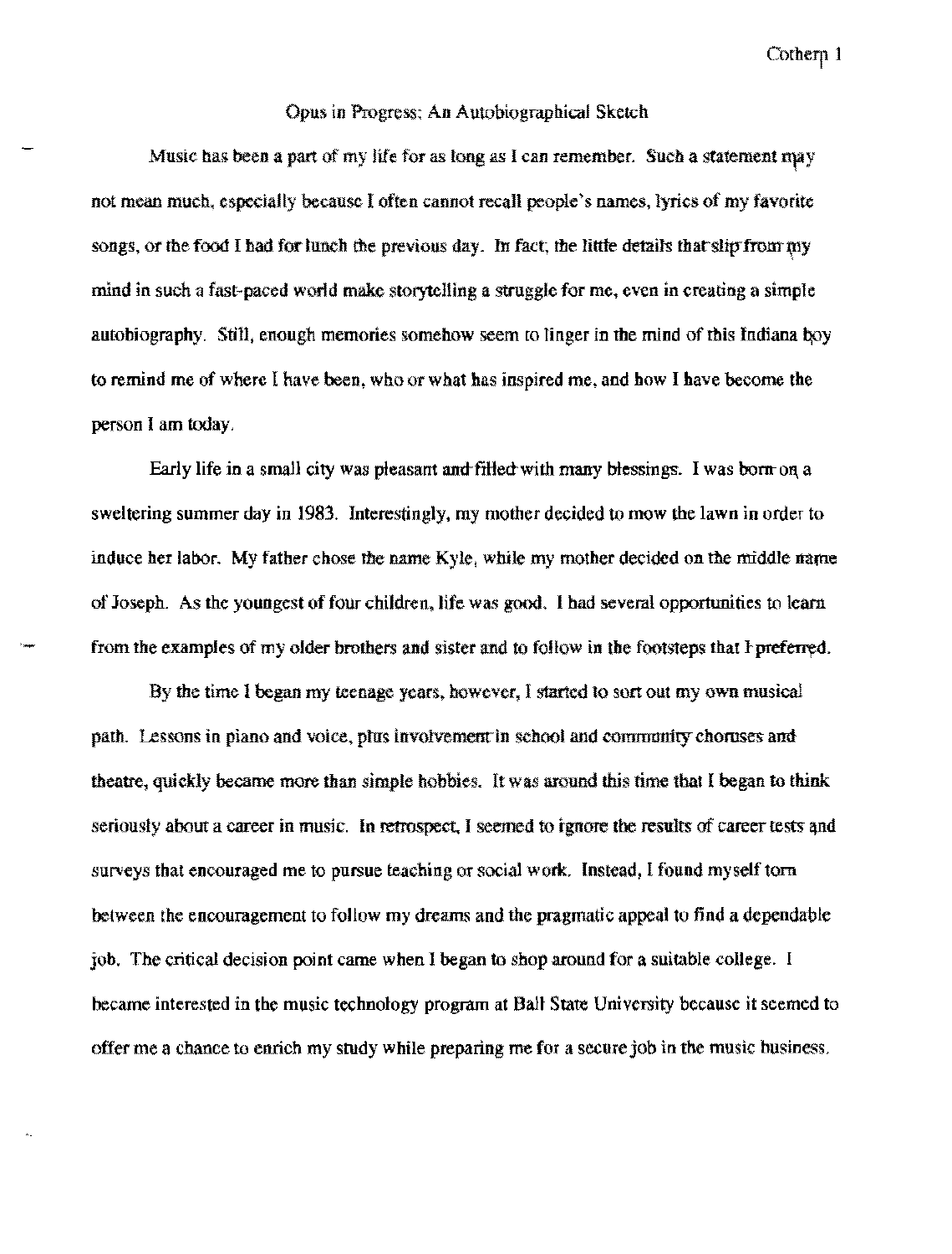A year into tbe program. however. the courses in this program had already become my least favorite. I realized then that music engineering was not for me, no matter how appealing it had seemed in the past. In looking for a new direction, I reflected on the courses that 1 enjoyed the most: composition and voice lessons. I saw that vocal study gave me a wonderful outlet for musical expression, while composition became a very personalized method to understand the techniques used to create music. In addition, my positive music theory experience had allowed me the opportunity to tutor some other students, a fact that gave some validity to my earlier career tests. Thus, I selected music composition as a major because it had great versatility in course selection and incredible attention to persona) growth.

Fortunately. I did not have to make this decision on my own. I consulted the help and advice of trusted friends, family members, and advisors who were able to guide me to a better understanding of what I saw that I needed. The most encouraging voice came from Eric Wilson, my first composition teacher. He noticed that my first compositional ideas were advanced for a music technoJogy student who was just beginning composition lessons. In addition. my first academic advisor, who also heads the music technology program, agreed that I had great potential in seeking out a new direction. Such exuberant support from these influential figqres had a very positive effect on my new ambitions as a composer.

In studying with different composition teachers, I have tried a number of methods to challenge my own personal growth as a composer. Music listening and score study have become some of my favorite ways to explore the music of other composers in order to uncover their techniques. In this way, I have become familiar with a larger number of great pieces. A regular amount of daily composition time is also important when I am working on a piece. Whether exploring barmonies at the piano or singing meiodies and motives in my bead, I use that time to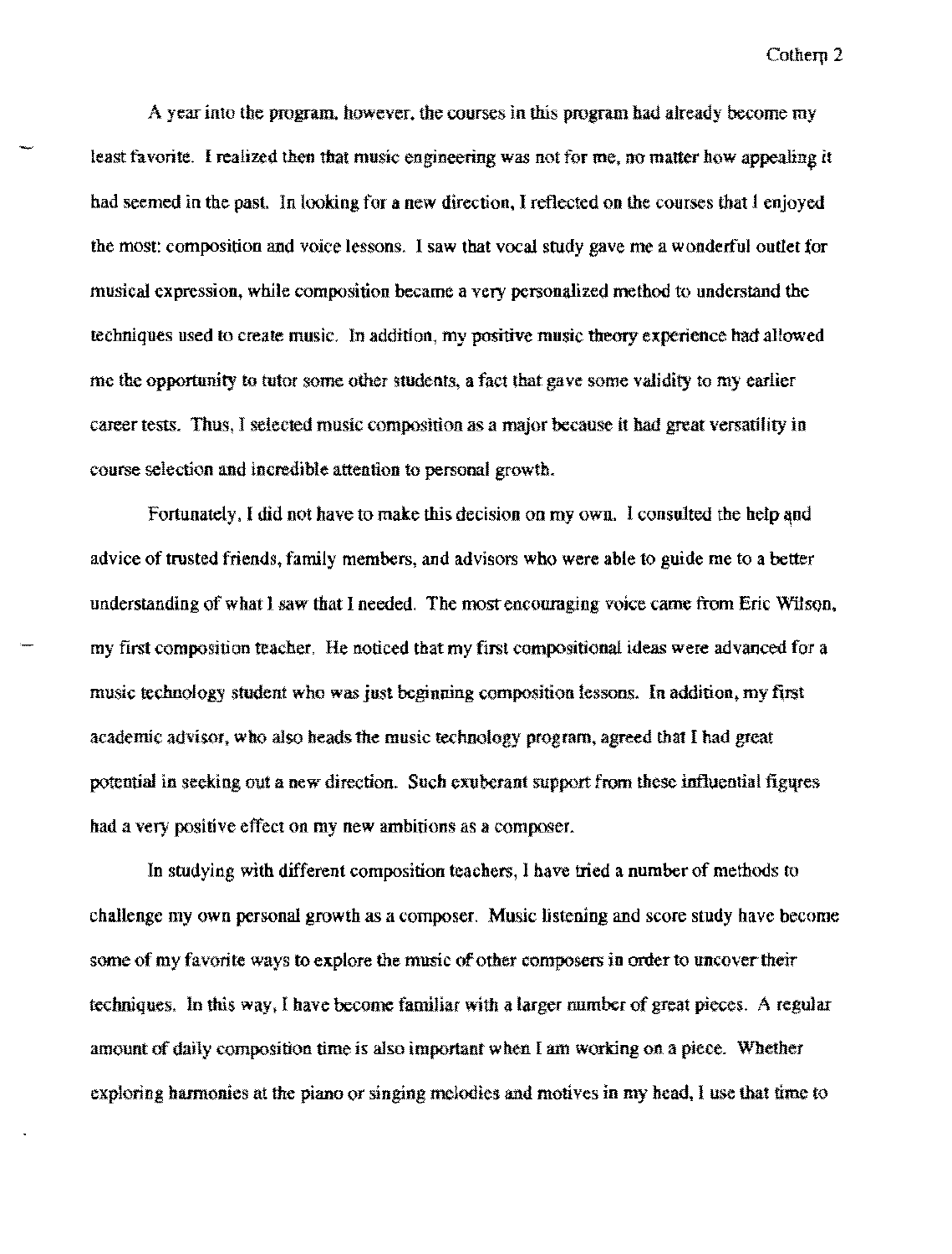put different ideas together. Each of these compositional practices helps me to develop my own personal style and shape my compositional voice.

When I consider the features of my own music. I must recognize the influences of other composers and musical styles that find their way into my original work. My earliest classical influences draw from the piano pieces that I have played in private study. In performing these works, I have observed a variety of textures and forms from different musical periods, and I have gained confidence in my own ability to write music for a versatile instrument. Vocal study has also given me an ear for melodic phrasing and a clearer understanding of the effectiveness of text-music relationships in vocal works. \Vhile every piece of music I encounter, whether clamcal or commercial, sacred or secular, has an impact on my aesthetic sensibility, my greatest influences are those composers of the Romantic and Impressionistic periods. The sensitivity that I find in their works has spoken to me from an early age, and I tend to exude a similar sentiment. It is necessary. however, ro continue to push beyond my own aesthetic comforts to explore new music and communicate ideas that speak to a contemporary audience in a fresh way.

Though I cannot predict the future. I trust that music will always be a part of my life. Within the past few years, I have been discerning other paths that may or may not align with the compositional study I have pursued. hut I know that the opportunities I have experienced will not go to waste. In looking to what may come next, I have been advised by some to plan ahead. but not too far ahead. I am seriously exploring the possibility of monastic life. Such a choice may certainly allow for further musical adventures, and the calling is especially appealing to me.

Tracing my life's journey, one may connect the memories I have shared and discover the unique voice that came from such experiences. The people and places I bave encountered have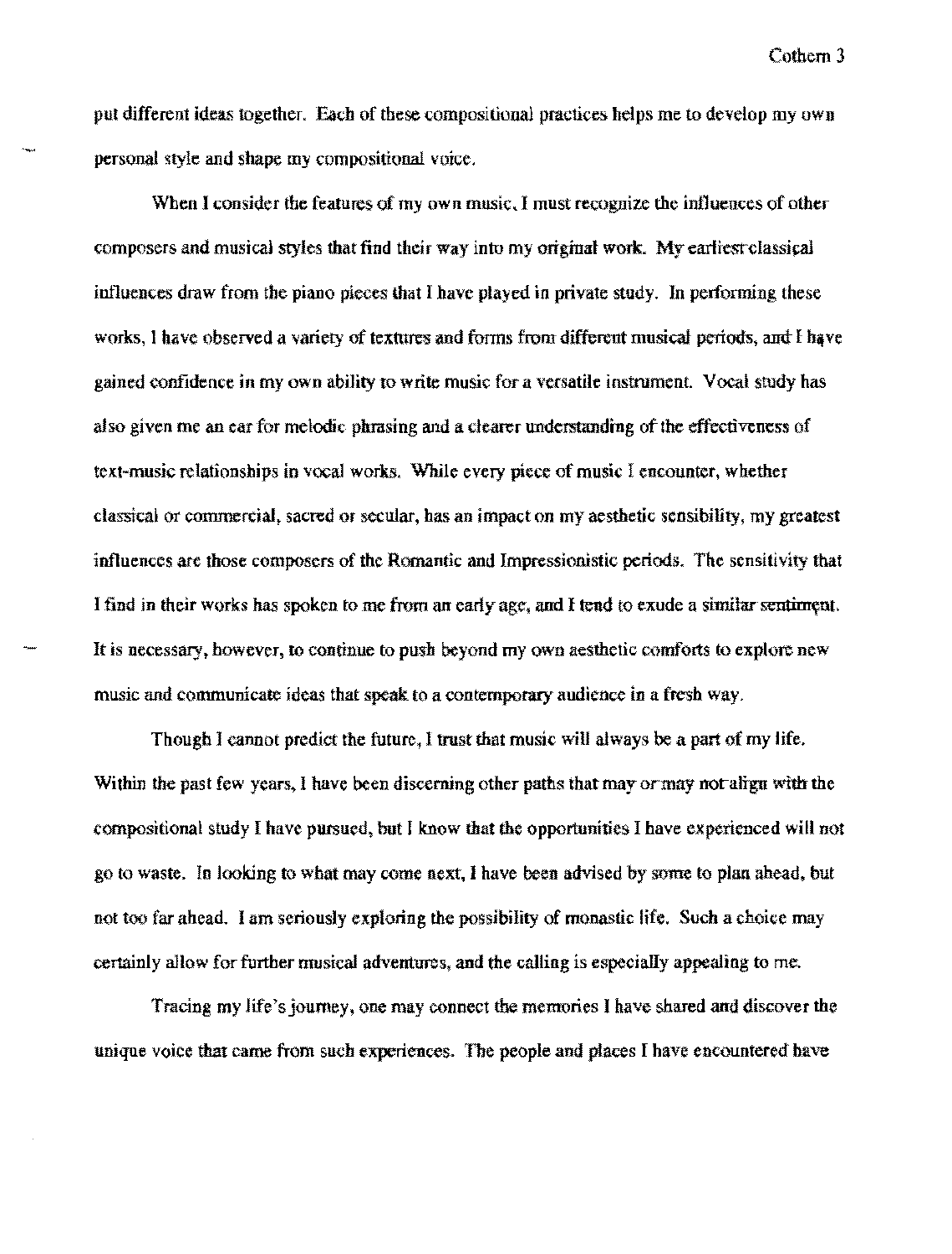helped me to look inward and perceive the life that I am drawn to lead. Above all, I continue to find that music weaves its way throughout my living tapestry.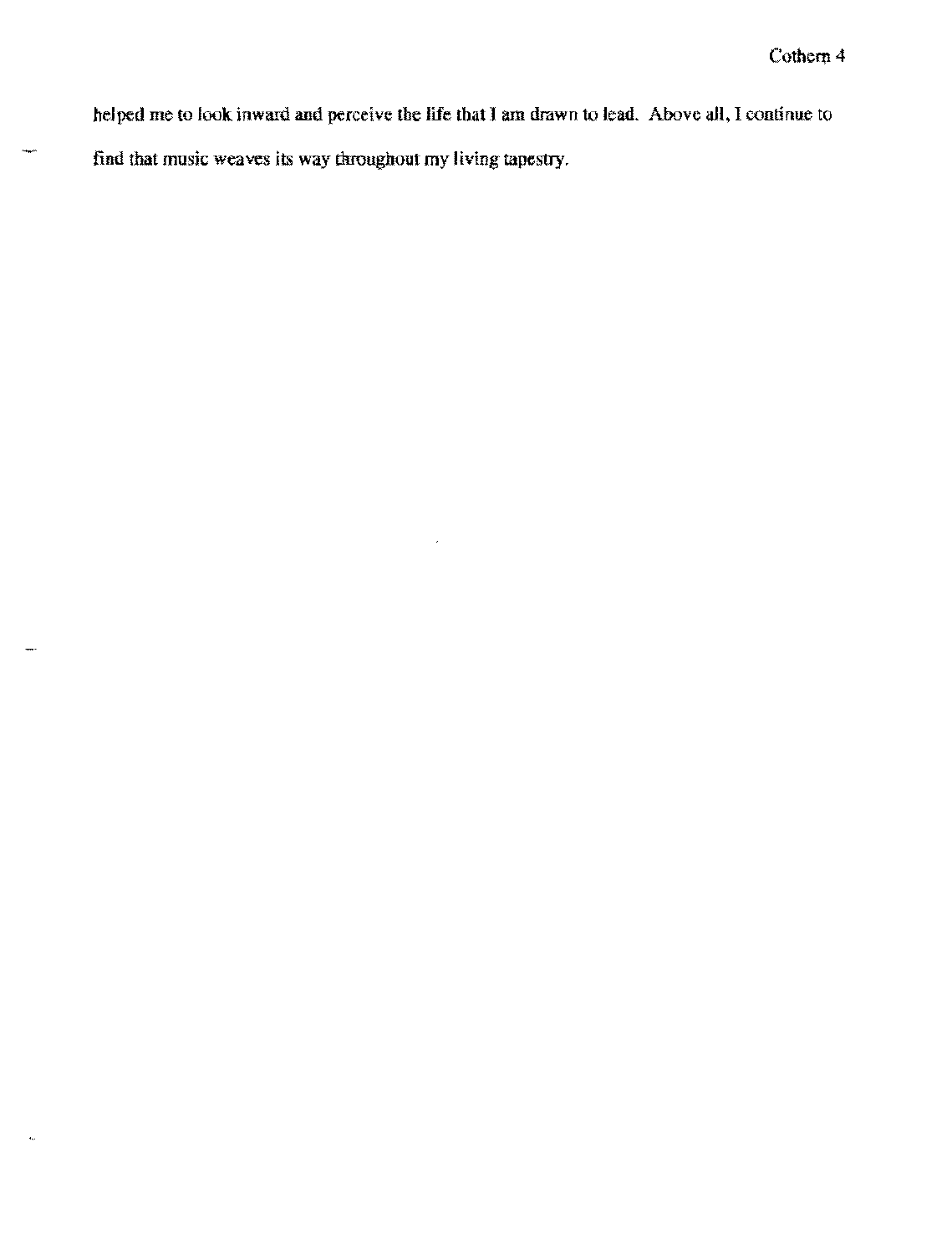#### Artist's Statement

After four and a half years of study as an honors composition student in the School of Music at Ball State University, I have accumulated enough original pieces to assemble an appropriate sampling of my work. The six compositions that appear on my recital reflect sir unique directions that my music bas taken while I have sought to find my own personal style. These pieces also happen to be the most complete and mature efforts that I undertook in composition lessons and course assignments.

*Salve Regina* was a project that came to my mind during a choral rehearsal in the spring of 2004. Inspired by a number of great sacred choral works in the group's repertoire, I began to look for a religious text of reasonable length that had the potential to evoke different moods. I chose to set the Latin version of this hymn in order to study how to maintain the syllabic stress and imagery of a text in a foreign language. The piece opens the program both as a clear invocation and a subtle personal prayer for a successful recital performance,

Following this work for the largest ensemble on the program. I chose to provide contrast with an intimate setting of secular poetry. The piece *Erosion* for vocal duet and string bass accompaniment has a thin texture of three contrapuntal lines that create biting dissonances, a clear departure from the thick texture and lush hannonic language of the preceding choral piece. *Erosion* challenged me to provide continual interest through variation above an ostinato pattern. When setting out to include a large number of unresolved dissonances in the music. I looked for contemporary poetry witb dark potential. The choice to manipulate tbe text with simultaneously sung stanzas highlights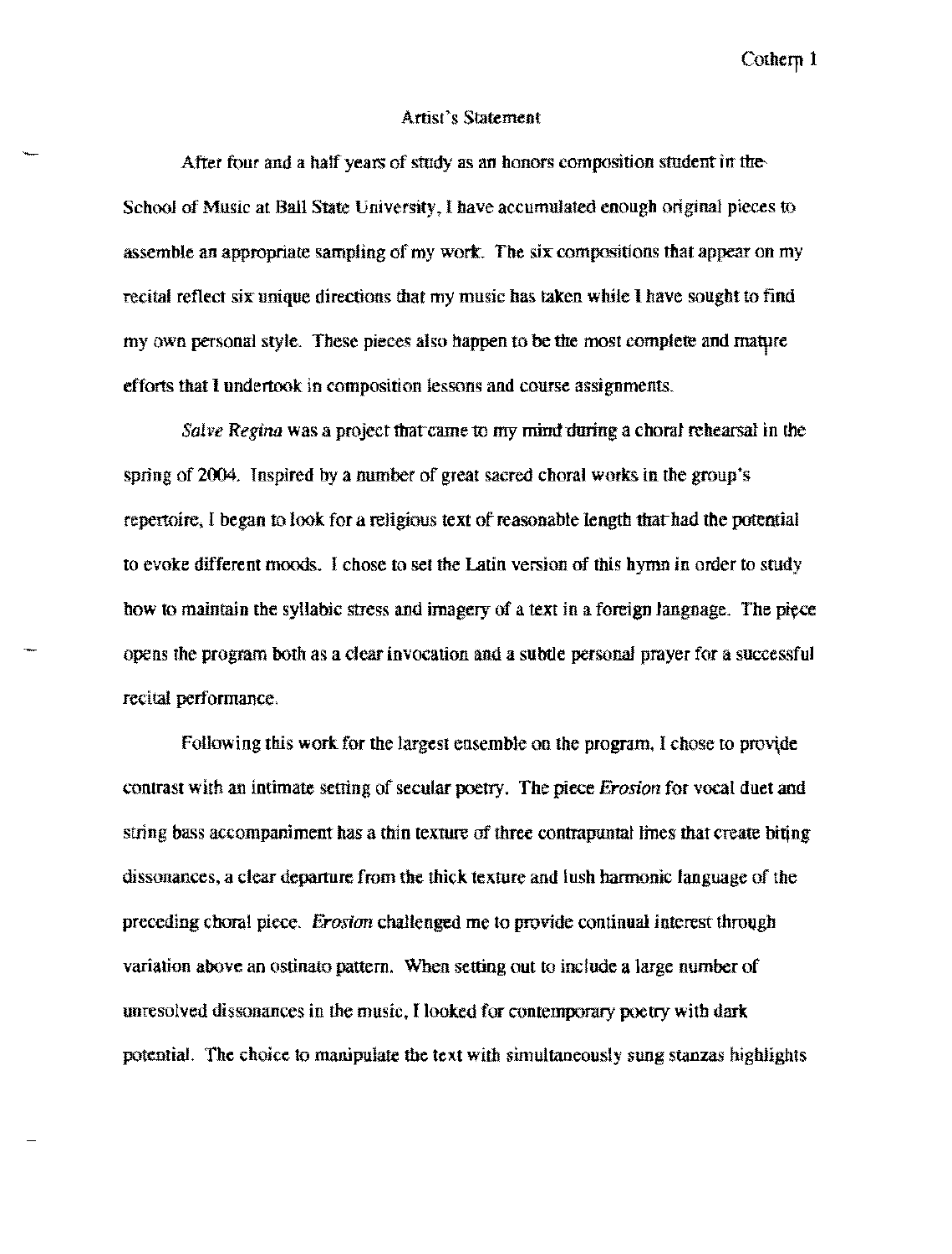the connective imagery in the overlap. but can abo obscure the meaning for a first-time listener.

I composed the song cycle Windsongs for a close friend, which allowed the opportunity to write music for a specific voice that was very familiar to my ear. In setting three different styles of poetry within a larger musical framework:, I explored different techniques to create a musical flow between the different songs. The yearning mood of the first song, for instance, ends with a fragile figure in the accompaniment that dovetails with the opening motive of the second song. Although the final song remains more distinct, its presence shapes tbe musical story in drawing fitting closure to the romantic longing of the first two songs.

While the first three pieces represent diverse areas of study in vocal composition, the *SUite for Flute* and *l'iarw* presents my first venture into music for instruments. The piece bas become the most welf received wort on the program, especially because the clear ternary fonns in these movements help to make the music accessible. In studying how to write for flute. I became fascinated with the different colors of each register and the overall agility of the instrument. Each movement of the suite makes use of the flute's wide range as the performer works through qnick ornamentation and lyrical melodies.

The piece for brass quintet originated from a very demanding semester of composition lessons. While my teacher advocated modern compositional techniques and atonal harmonies that led me away from my comfort zone, I also challenged myself to write a compiex piece for an instrumental ensemble that was unfamiliar to me. I wanted to include the piece on my recital to demonstrate a unique exercise in my study, but I had incredible difficulty finding a group that was willing to perform it. The piece is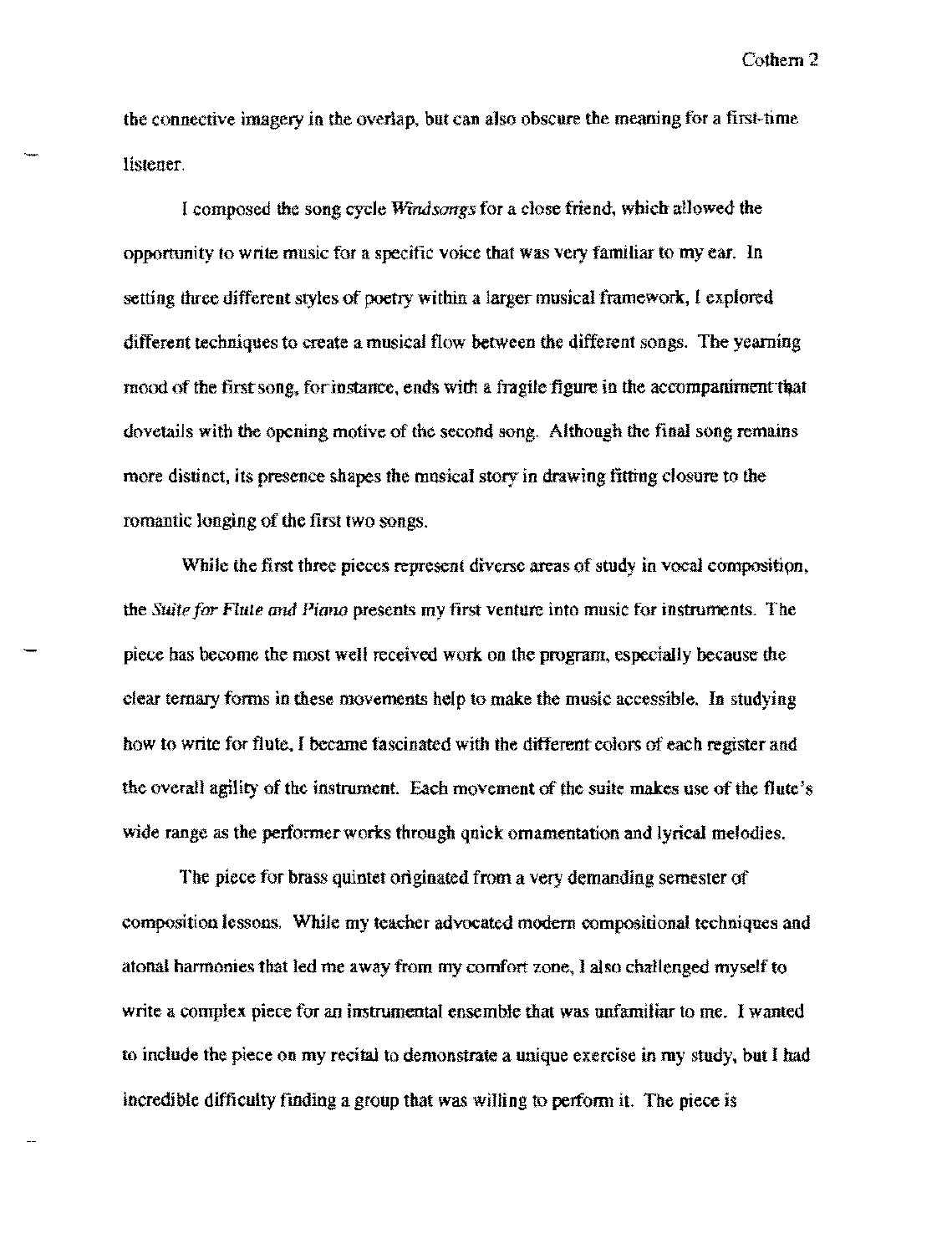deliberately tricky, making use of complicated rhythmic subdivisions and wide instrumental ranges that require incredible endurance from the performers. While I am confident that I did not write an unplayable piece, the work remains unperformed.

The final pjece presents my exploration into the realm of electronic music. Though I hesitated at first to compose in this genre of music, I became intrigued by the incredible freedom from rhythmic structure and the enormous variety of styles among composers. In concluding the recital with a biblical subject, the program comes fult circle with a more unique display of sacred music. The inclusion of  $Psalm$   $J37$  also allowed me the opportunity to experiment with the sound diffusion system, an eightspeaker setup surrounding the audience that can shift the sound around the space of the performance hall in real time from a mixing board.

The overall experience bas offered several opportunities for learning life lessons in composition, especially by developing networking and organizational skills in securing performers and supervising rehearsals. As I have witnessed these pieces come together for the recital performance. I feel relieved that these varied expressions of ideas from my broad compositional study and practice have been transformed into actual music ready for an audience's response. The diverse works that represent my activity and study on a university level now djstinguish my voice as a composer.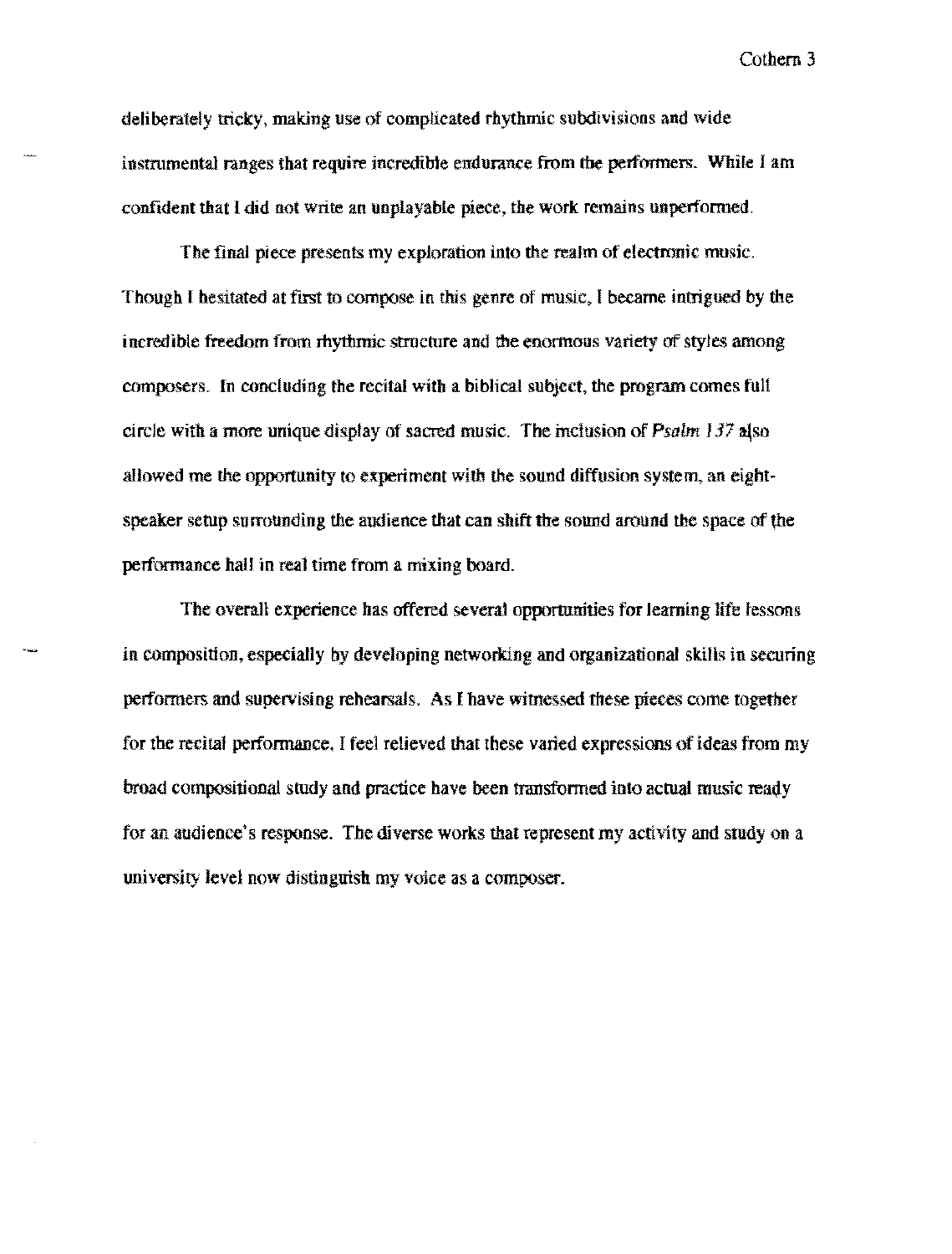# KYLE COTHERN

# SENIOR COMPOSITION RECITAL

Sollege of Sine Arts & Stochool of SChoic \_\_ Kyle Cotner::  $(b.1983)$ Choral Ensemble Jill Burlesan, conductor Erosion  $(2004)$ Text: Linda Pastan Megan Upchurch, soprano - Nathan Jones. baritone Andrew Wirtz, double bass Windsongs (2005) 1, I am not yours Texl: Sarah Teasdale 2. Maybe (2002) Text: Carl Sandburg 3. Chamomile Tea Text: Katherine Mansfield Molly Widolff, mezzo-soprano Ying Zhu, piano Suite for Flute and Piano (2003) 1. Jack In the Box 2. Shadow Dance 3. Tango Balie Gren, flute Liz Seidel, piano Flux Tangent (2005) Joel Matthews and John Van Patten, trumpet Martha Sternberg, French horn - Trent Lockhart, trombone Brian Calvert, tuba Ball Solate Whitersity Psalm 137 (20G5) Kyle Cothern is a student of David Foley, Kenneth Froelich, Joseph Harchanko. Keith Kathman, Michael Pounds, Davia Stern and Enc Wilson. This recital is presented in partial fulfillment of the requirements for the degree Bachelor of Music with a major in Music Technology and the requirements for the Honors Program at Ball State University. Refreshments will be served in the lobby immediately following the recital. SURSA HALL Series LX Monday, October 10, 2005 Number 31 8:00 p.m. In keeping with copyright and artist agreements, use of recording and photographic devices is not permitted by other than approved personnel.

**We** request your cooperation.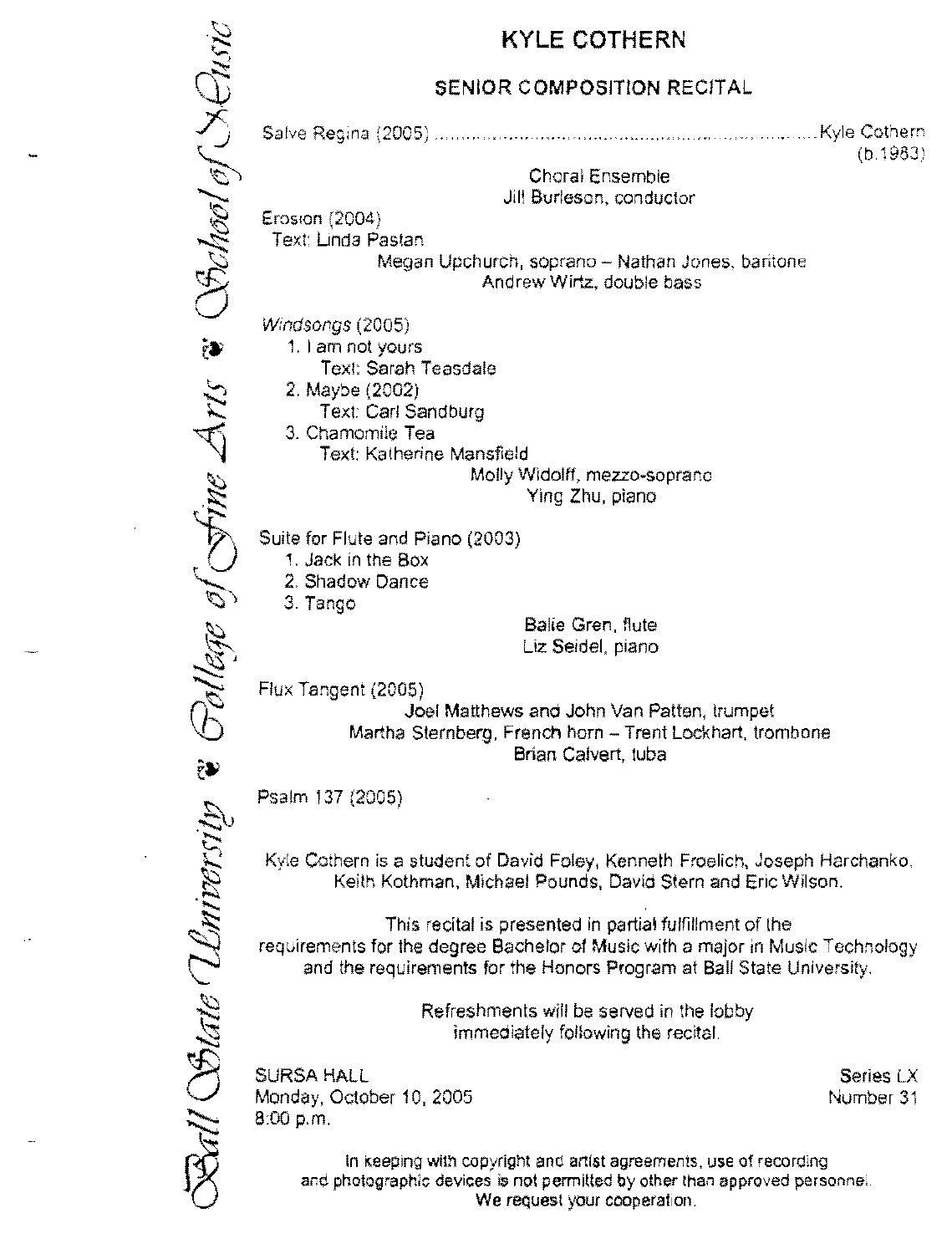# Program Notes Kyle Cothern: Senior Composition Recital

#### Salve Regina

To demonstrate the composer's fondness for sacred choral music. this piece sets a traditional Marian hymn in Latin for unaccompanied mixed chorus. A clear feature of the music is a motive made up of two intervals of an ascending and descending perfact fourth. With a variety of textures and an overaU fluid tonal structure, the piece explores the imagery of contrasting moods in the through-composed form of the hymn.

| Salve, Regina, mater misericordiae;       | Hail, Queen, mother of mercies;            |
|-------------------------------------------|--------------------------------------------|
| Vita, dulcedo, et spes nostra, salve.     | Life, sweetness, and our hope, hail.       |
| Ad te clamamus, exsules filii Hevae.      | To you do we cry, exiled children of Eve.  |
| Ad te suspiramus, gementes et flentes     | To you do we sigh, moaning and weeping     |
| In hac lacrymarum valle.                  | In this valley of tears.                   |
| Eja ergo, advocata nostra,                | Ho! Therefore, our advocate,               |
| Illos tuos misericordes oculos            | Those your merciful eyes                   |
| Ad nos converte.                          | Turn to us.                                |
| Et Jesum, benedictum fructum ventris tui, | And Jesus, the blessed fruit of your womb, |
| Nobis post hoc exsilium ostende.          | Show unto as after this exile.             |
| O clemens, o pia, o dulcis Virgo Maria.   | O clement, o holy, o sweet Virgin Mary.    |

#### Erosion

This vocal duet was completed for coursework in a study on  $20<sup>o</sup>$ -century counterpoint. As a passacaglia for three voices, the vocal lines contain free-form variation supported by the ostinato pattern of the string bass. The simultaneous singing of alternating stanzas of the poetry highlights the estranged relationship of the two separated characters as they clamor to explain their side of the situation.

#### <u>Windsongs</u>

In order to tackle the goal of continuity in larger mnsical worts, the composer bas expanded his first compositional study "Maybe" into a song cycle for mezzo-soprano, Each song serves to capture varying emotions in the evolution of a romantic relationship from a singular point of view. The listener may note expressive figures in the vocal line and piano accompaniment that paint particular textual images.

# Suite for Flute and Piano

The suite draws on the versatility of the flute to create three movements that are whimsical, tender, and passionate, respectively. The dynamic styles express the composer's inspiration to musically express the movement in these 'dances.' The predominant use of ternary form outlines the structure of each movement.

# **Flux Tangent**

The title of this brass quintet piece declares the quick-changing style of its distinct sections, A variety of textures help to provide balance among the different brass parts. while the intense rhythmic patterns and dynamic contrasts drive through the piece.